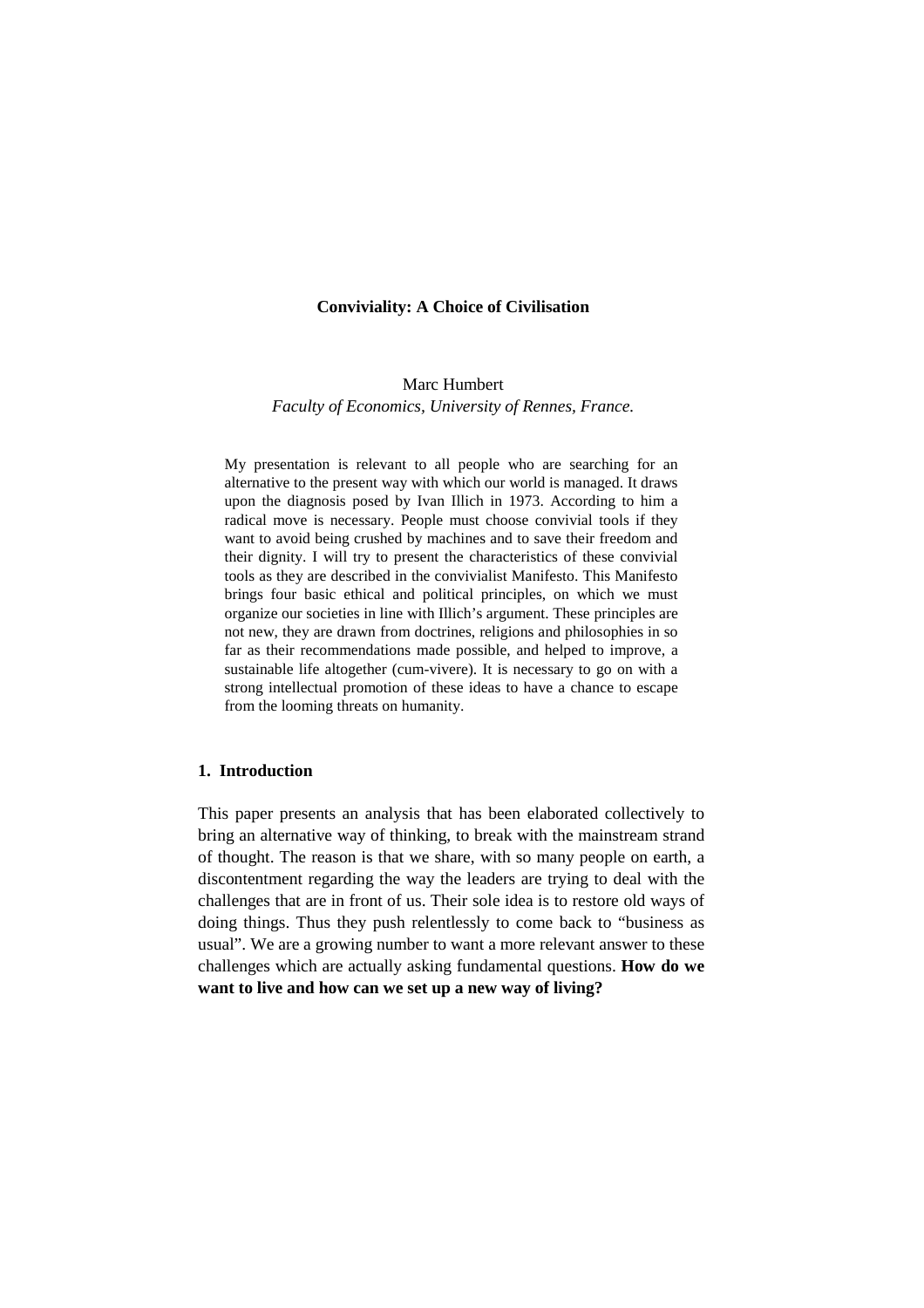I want to convey three basic messages about that<sup>a</sup>. First, I would like to make explicit why we have to address this question "how do we want to live?" Clearly, a lot of people are fed up with the way they have been living (or surviving) for long. In a nutshell, the human civilization, that is *the total culture and way of life*<sup>b</sup> of human beings, is at stake because it has been almost exclusively focussed on a rationalistic search for economic and technical excellence, whereas this axis of evolution has reached a dead end.

My second message delivers what the core of the convivialist manifesto is: a set of general principles allowing a bearable life for all of us and for the future generations. Doing this, the Manifesto brings some first ideas about rules of organisation that a society should adopt to set up a mode of working complying with these principles. The target is to define the rules on which a society must work so that conviviality prevails. In other words, the Manifesto proposes a set of principles which are a basis to make a choice for a different civilization to build.

Finally, I will try to convince the reader that we have to take stock of the radicalism of the necessary move. It means that a series of small incremental changes will not switch us from this world to a better one. Even if the myriadization of such tiny changes could make us close to a radical move, a real upheaval is necessary to escape from the looming catastrophes. This is a choice of civilisation.

#### **2. The human civilization at stake**

 $\overline{a}$ 

For a few decades the forces of life have had to confront a steamroller of technical and economic efficiency. The operators of the machine ignore billions of people who are hungry and excluded and whose livelihoods hang by a thread. They ignore a long warning by established intellectual authorities about the state of the environmental degradation and exhaustion (e.g. [Meadows *et alii,* 1972]) and recent ones about the endogenous end of growth (e.g. [Gordon, 2012 and Krugman, 2013]). They do not mind about these announced catastrophes that could have a detrimental effect on the majority as they believe that an exit from actual

<sup>&</sup>lt;sup>a</sup> My contribution to this debate follows in the line of the ideas introduced by Ivan Illich [1973].

<sup>&</sup>lt;sup>b</sup> According to the definition given by the Collins Concise English Dictionary.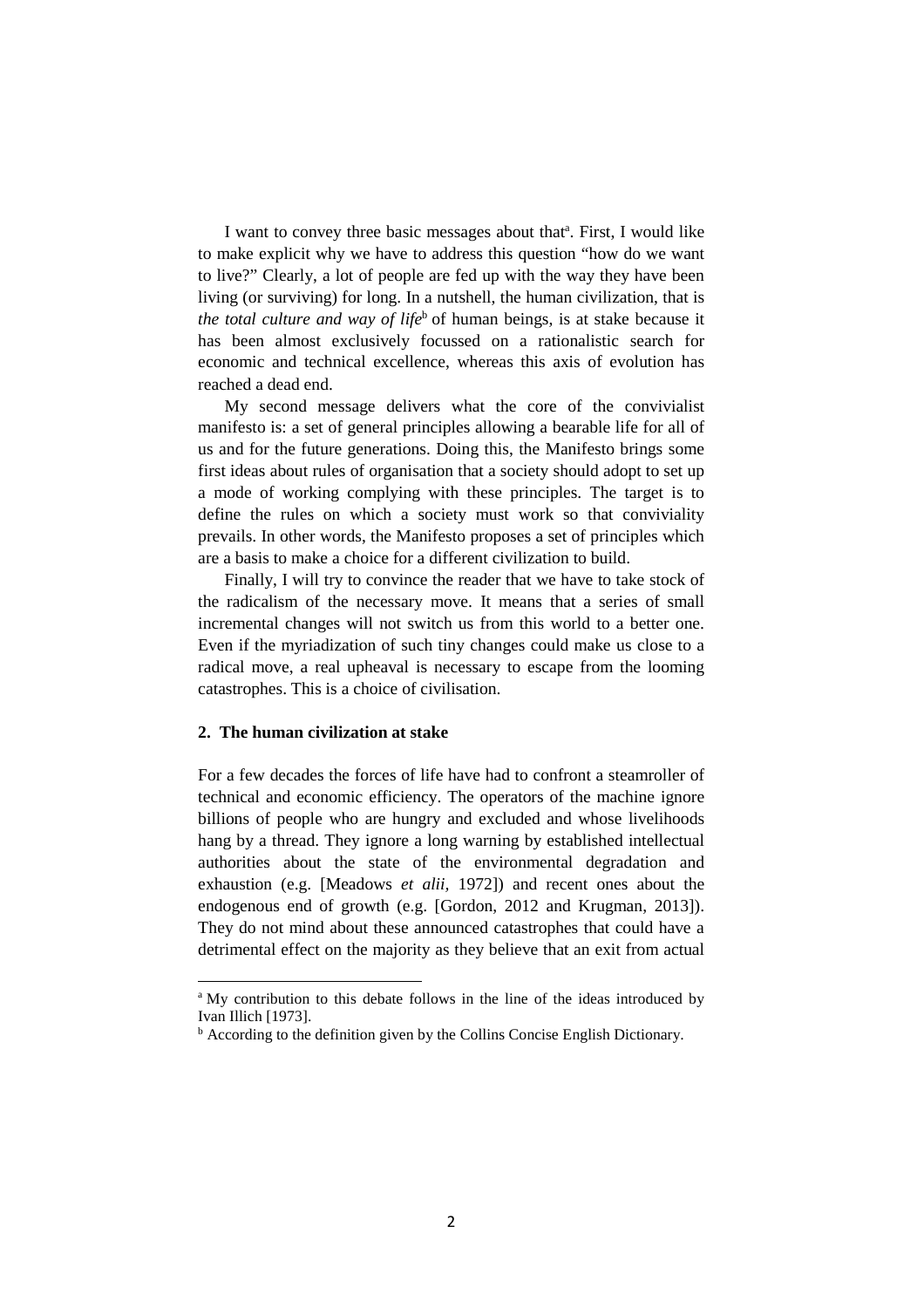crises will be found by a hyper-cyborg-humanity which might be formed by an oligarchy of the best performers.

The leaders of nations and operators of the mega-machine [Mumford, 1964] want to go on along this technical axis that made our species the champion of all species, able to act on the whole world around us, on other species and on itself. Those who promote it are from the same lineage of our distant ancestors who managed to control fire, long before the birth of humanity, that is before *Homo sapiens* appeared. They are the heirs of those who improved our language skills and who invented and miniaturised cut stone tools over hundreds of thousands of years. *Homo sapiens* went onto to domesticate the natural environment, develop the cultivation of plants and animal husbandry. The result was a proliferation of our species, the urbanisation of groups, the appearance of writing and the formation of vast empires. These new changes to the planet forged a deep gulf with other species.

Gradually *homo sapiens* colonised the whole Earth. And long step by less longer one's, came the Industrial Revolution and an ever growing gap between us and crude nature: artificiality, specific to mankind, have spread out. Steam power and no natural energies, speciality steels and no raw material, information technology and not instinctive moves. The techno-scientist can insert chips underneath our skin which enable us to be recognised, localised, and protected, or rather monitored and controlled, maybe. And why not generate genetically modified humans living away from illnesses and escaping from mortality? A crazed dream, the reality of excess.

A crazed confidence emerged in the mind of the elite, that even in the worst situations, thanks to the progress of science and technology, it is possible to find solutions to get by. Not only on physical matters but also to organise society thanks to society's technicians, that is to say, thanks to cute politicians and shrewd financiers. For this foolish elite, it is no doubt possible to emerge from the crisis along the technological axis which our leaders call: exiting the crisis from the top.

The technical axis is supported by the efficiency of competition between individuals, competition that is stimulated by the pursuit of individual enrichment and the promise of boundless economic growth. This promise is the carrot for all at the global level. Its trickle-down expected effects ensure that everyone stick to the collective project to go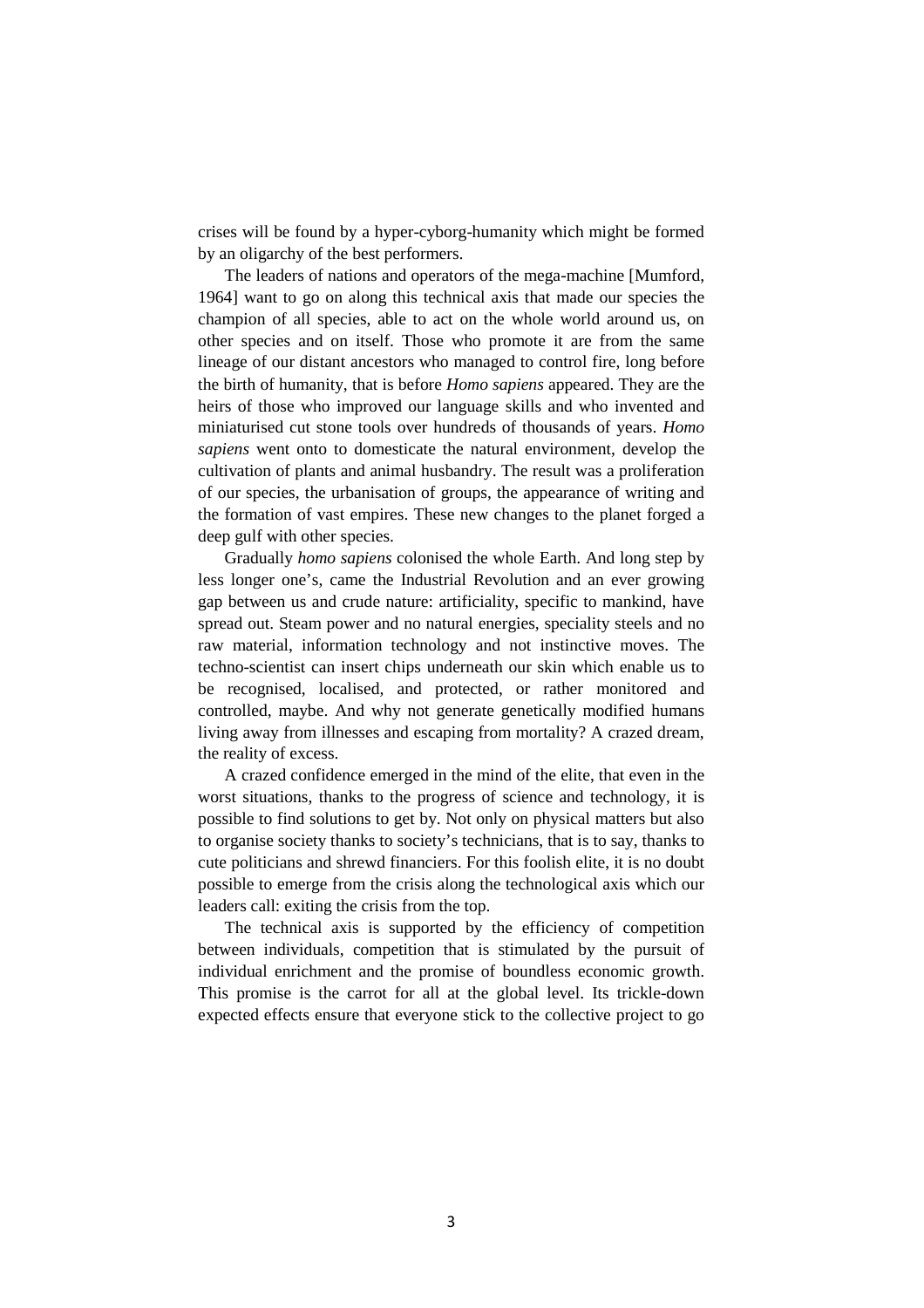on further on the same track. To-morrow everyone will be wealthier: this false hope is nurturing the collective fantasy, the desire ever more to consume which is boosted by a deluge of advertising.

However, between 95% and 99% of people of all nations are fed up with the way they have been living (or surviving) for long, under this technical axis, and they all have a feelings of considerable discontent. Ivan Illich posed the same diagnosis in 1973: "The crisis I have described confronts people with a choice between convivial tools and being crushed by machines" [1973, p. 107]. If the decision is not made for conviviality "Freedom and dignity will continue to dissolve into an unprecedented enslavement of man to his tools" [*Ibid.* p.12]. The move supposes "the shared insight of people that they would be happier if they could *work* together and *care* for each other" [*Ibid.* p.50].

# **3. A set of general principles as a basis to build a convivial society**

The convivialist manifesto [*Varii Auctores*, 2014] brings a few basic ethical and political principles, on which we must organize our societies as convivial societies, in order to achieve what is in line with Illich's argument: "the only response to this crisis is a full recognition of its depth and an acceptance of inevitable self-limitations" [1973, p.107], or, said differently, to accept a universal interdependence. Let us examine these four principles proposed by the Manifesto as a necessary common doctrinal basis on which it is possible to build convivial societies and a convivial world.

### **3.1.** *The principle of common destiny*

l

The principle of common destiny acknowledges the inescapable fact of observation that anyone is a member of a single common humanity which is living within a common universe<sup>c</sup>. To us, the universe is the observed totality from which everything is part, as we are, as a species and as an

<sup>&</sup>lt;sup>c</sup> I must say that the Manifesto reads only "the principle of common humanity" but I believe it is in order to express the largest recognition of what we all have in common, that is our common humanity which, to its turn, is sharing the lot of all that is around us in the universe: living creatures, the biosphere and the cosmos.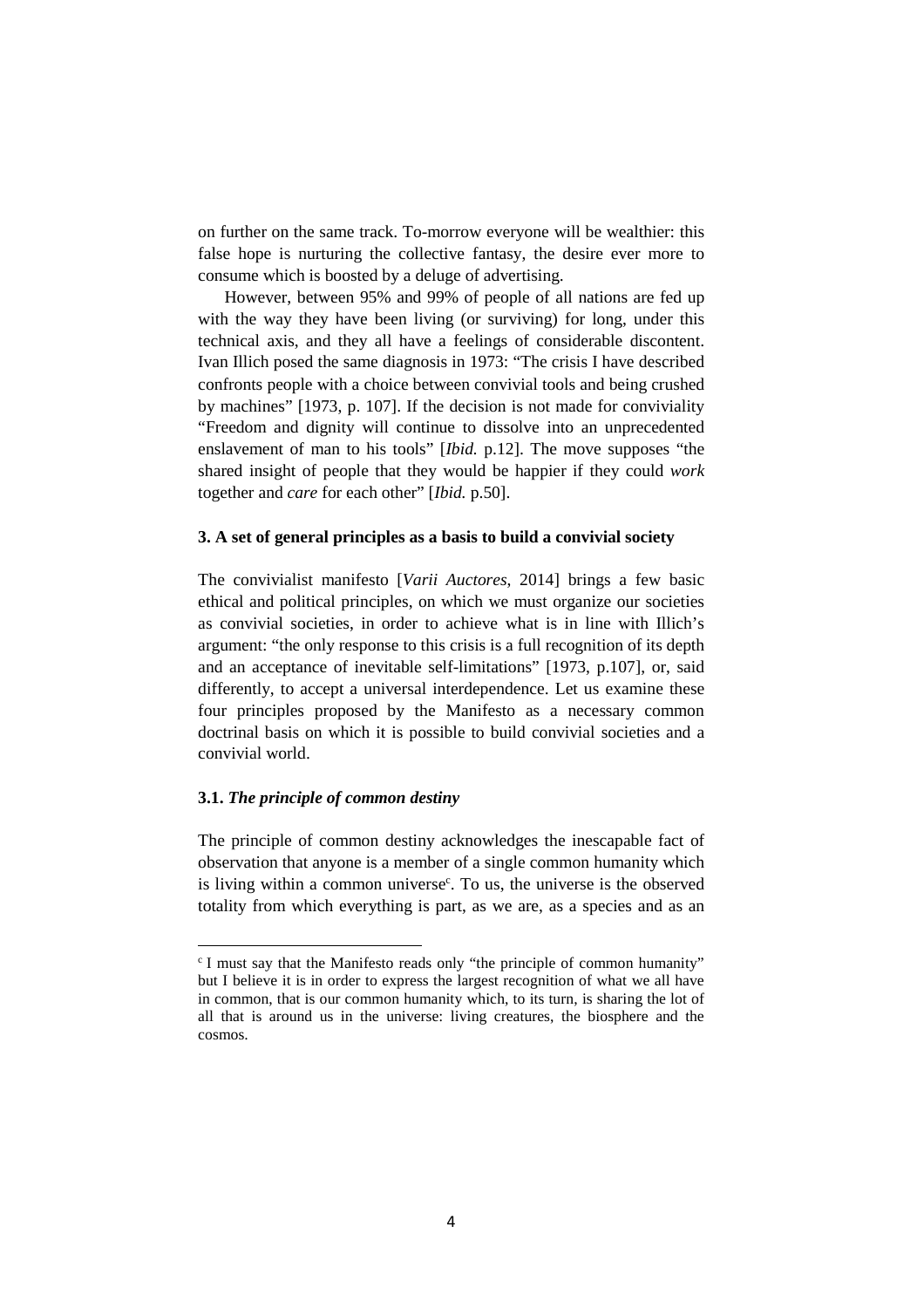individual as well. We cannot escape that, it is our common destiny, we are an ephemeral<sup>d</sup> part of that. We are used to word it LIFE. "There is no wealth but life<sup>e</sup>." There is no other value but life. There is no point measuring this value, there is no equivalent. Life is the air we breathe, the source of sunshine and the earth. It is a swarming interacting mass that has existed from the Big Bang right out to the unknown extremities of the universe. Locally, LIFE is nature and the human beings are one of nature's species, who came late to this Earth and which is only one among 9 million species living on the planet. Humanity is born within our natural environment. We owe it our lives which are part of it and we must pay attention to it and respect it. All human beings are made up of cells, DNA, molecules and physicochemical matter. The gift of a tiny part of life is there to be received by any human person. The sun, air, water, sky and stars, her or his parents, her or his family, and their groups interact with any of them from their birth and even before.

Whatever the initial differentiations, and whatever subsequent differentiations become, because of their personal life-stories and different living environments, all human beings share the necessary humility to recognise that life has been given to them and that they share the destiny of a universe. Consequently, "beyond differences in skincolour, nationality, language, culture, religion and wealth, gender and sexual orientation, there is only one humanity, and that humanity must be respected in the person of each of its members" [*Varii Auctores*, 2014, p. 30].

#### **3.2.** *The principle of common sociality*

 $\overline{a}$ 

"Human beings are social beings and their greatest wealth lies in their social relationships" [*Varii Auctores*, 2014, p.31].

Received life cannot flourish in individual solitude. Mankind's offspring cannot survive from birth. It cannot move or feed itself independently and it takes several years to acquire the aptitudes necessary for survival. Human beings are beings whose lives can only be led together, in

<sup>&</sup>lt;sup>d</sup> It is worth remembering that the stars themselves, on a different time-scale to that of humans, are ephemeral. One day they too will disappear, as will our sun, and blend into life as it continues…

e [Ruskin, 1860] inspired Gandhi who translated this book into gujarati in 1908.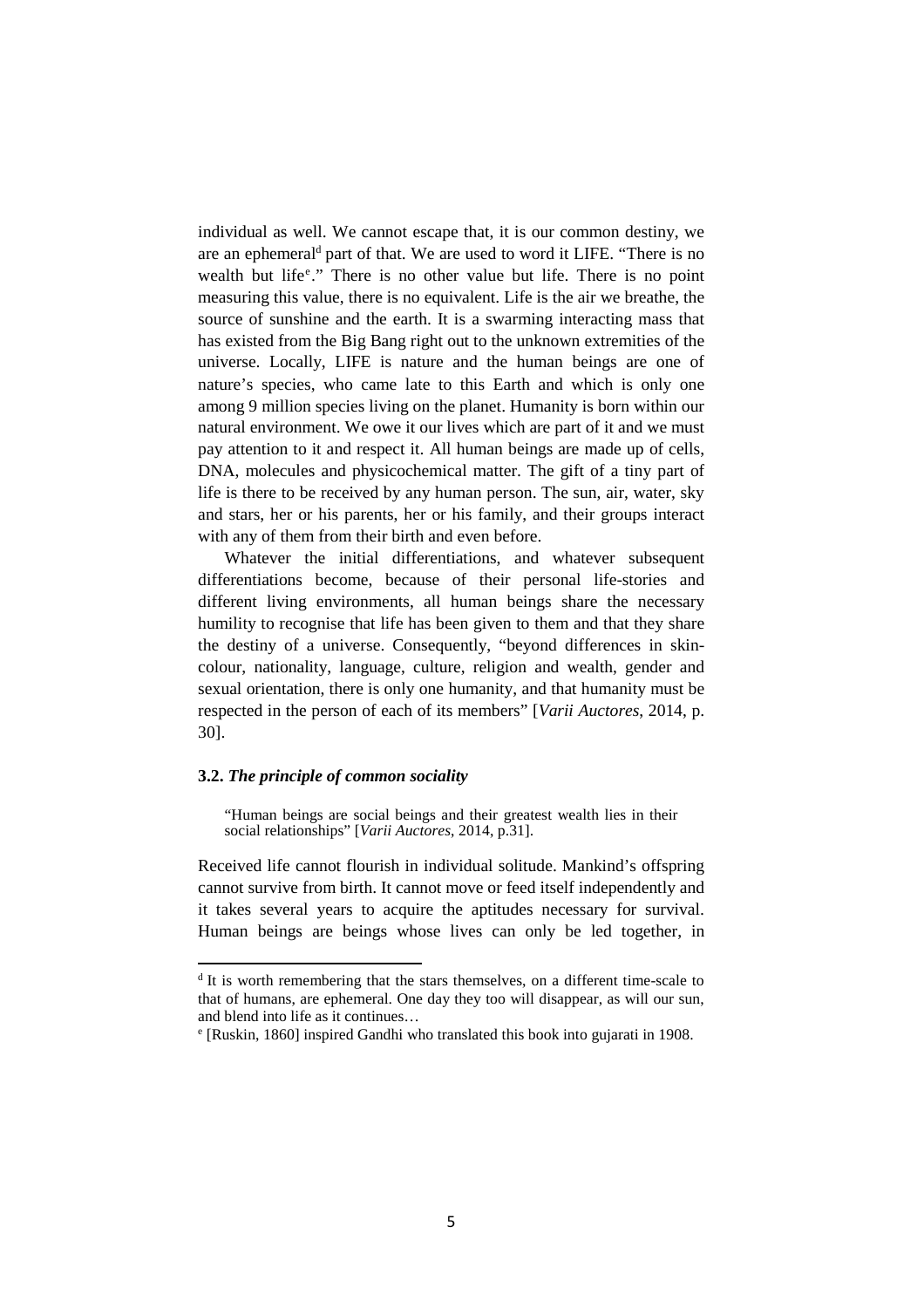interaction between them and with the natural environment. As Maurice Godelier writes [2012], because of humanity's group existence, it takes more than a man and a woman to make a child. In order for human life to flourish, humans have to become a part of the group. They must not only develop physiological and physical aptitudes, but also aptitudes for life, i.e. for interaction with others and with their environment: they have to learn the gestures, language, words, and attitudes that are suitable at the right moment, in the right place. An individual's construction begins physically and culturally by training, an education received by the human being. Our life together gives us characteristics unique to our species – above and beyond the planet's vast diversity – and which make our humanity unique. Today, there is only one single human species.

# **3.3.** *The principle of individuation: individuals blossom by interdependence.*

"Always bearing in mind these two first principles, a legitimate politics is one that allows each of us to assert our distinctive evolving individuality as fully as possible by developing our *capabilities*, our potential to be and to act without harming others' potential to do the same, with a view to achieving *equal freedom for all*." [*Varii Auctores*, 2014, p. 31].

Every human being is welcomed into and educated by a group that is part of a concrete natural environment where she/he gradually creates and constructs her/his own unique individuality by developing her/his power to be and to act [Spinoza, 1677]. The ideal of paying attention to others implies to give recognition to everyone [Honneth, 1992] and to give to everyone the autonomy necessary to the affirmation and evolution of her/his own individual life, which responds to everyone's universal need.

This freedom to exercise ones' power to be and to act offers individuals an autonomy that does not extend to autarkic independence that would enable her/him to make an abstraction of others and the natural environment. Autonomy and solitude can only be relative, as is their role in the construction of everybody's individuality. Interactions with the environment and with others are permanent and essential. In parallel, we must refuse the idea that individuality is only a product of environmental conditioning and of ones' social group, on a given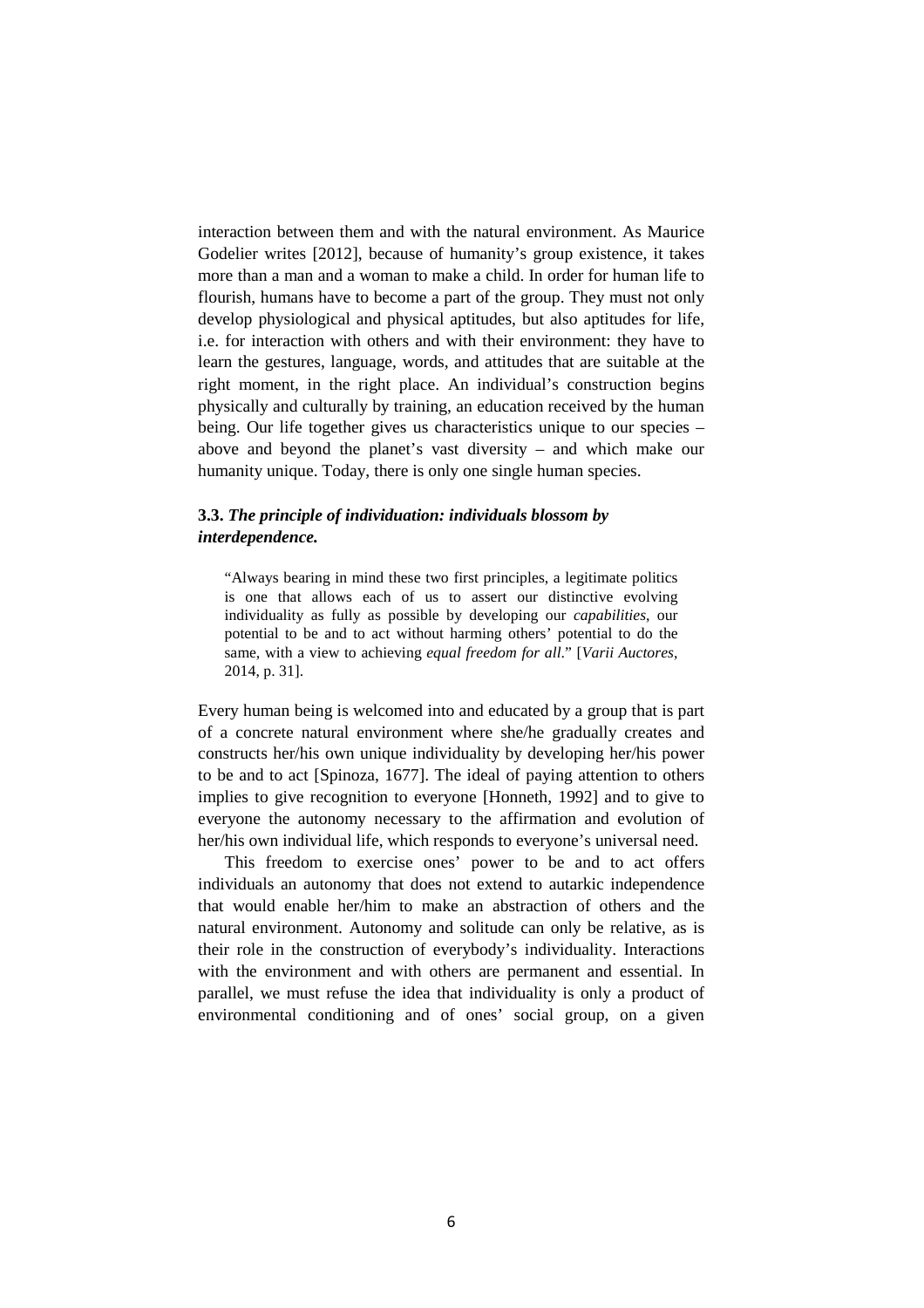physico-chemical basis. But as long as any subsequent outside influence on the thinking, acting individual, does not lead to dependency, outside influence is essential. Combined with autonomy it enables us to consider that individuality is formed and is living in a state of interdependency<sup>f</sup>. Interdependency between human beings and with an environment constitutes a fundamental reality that a humanity in search of conviviality has to recognise. Recognising this overall interdependency is the corollary of recognising the gift of life.

#### **3.4.** *The principle of managed conflict or creative interdependence*

 "Given that each of us has the power to express our distinctive individuality, it is natural that human beings should sometimes oppose one another. But it is only legitimate for them to do so as long as this does not jeopardize the framework of common sociality that ensures this rivalry is productive and non-destructive. *Good politics* is therefore politics that allows human beings to be individual by accepting and managing conflict" [*Varii Auctores*, 2014, p. 31].

All human beings have to recognise the gift of life and to build their lives together, in interdependence with each other and with the natural environment, within constituted groups. Every human being is a locus for one of an infinity of life forces, the interactions of which have been modulated to constitute, without endangering, their common sociality within a group. Each member of a group is relatively dependent on this and benefits from relative autonomy.

The word "collective" could apply to the informal personalisation of the common sociality of individual human beings living in a group, within an environment, a group which is then forming an "us". This group will follow a same direction, sharing a common destiny, provided that certain conditions exist. It supposes that a general will can form itself to clearly express the framework accepted and respected by all. This is

l

f Interdependence is opposed to both dependence and independence, and simultaneously it is a combination of both dependence and independence; this reasoning that goes beyond the definitive opposition of two terms is contrary to the law of the excluded middle (*tertium non datur*), it is consistent with the logics of the tetralemna.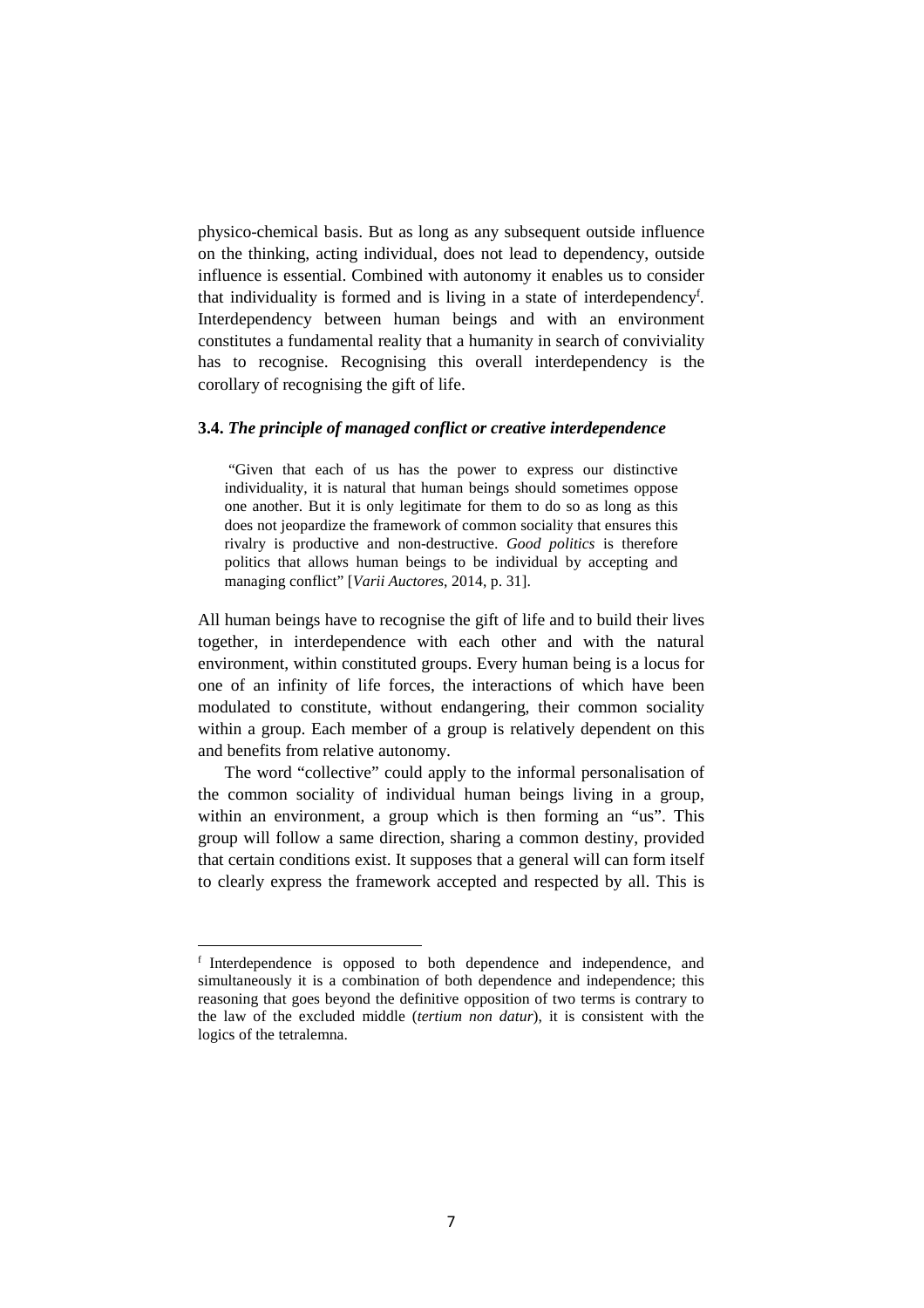the Common Law, under which all human beings can interact with the feeling of living altogether, a good, worthy, just life.

The harmony between individuals and the natural environment cannot be established spontaneously. Rivalry and conflict create futures and often lead to destruction in the present. Earthquakes, volcanic eruptions, and the fangs and venom of other species remind humans that the forces of nature are powerful. A crushed shell liberates its seed which in turn dies so that the plant can bear fruit. As long as the natural equilibrium is respected, ploughed soils and drained swamps improve human environments without deteriorating them.

Struggle engages the body and makes it stronger. Ideas collide so that minds may expand and so that discussion and negotiation might take place between conflicting positions. Conviviality has to transform enemies into adversaries so that conflict can take place without massacre, and so that collectives may flourish in order for everyone to live to the full. The common social bond must be preserved. Peace must reign. Enemies must disappear, as well as the desire to kill, or at least the enactment of this desire.

The illusion of liberal democracy rests on the hypothesis that trade on free markets will radically change the landscape of conflicts. The confrontation of people would be displaced in the pacific economic scene, turning enemies into competitors. This is a fallacy which has been quite hidden as long as unlimited growth seemed possible. As long as an expected better future seemed plausible in a tamed capitalism<sup>g</sup>, it played the role of a hypnotic drug for the victims of the economic massacre.

But the sheer reality is that humanity still suffers from both kind of wars, that of physical terror and that of economical terror. To preserve the common social bond, everyone must limit both his desire to kill and his desire to get more than what is collectively considered as his fair part. This was pointed out by Illich under this wording "an acceptance of inevitable self-limitations" [1973, p.107]. This means to stop the desire for always more which is greed. Plato linked the interdiction of greed, conceptualised as pleonexia (*πλεονεξία*), with justice. As incest is still a taboo to preserve the social bond, pleonexia should be taken again as a

 $\overline{a}$ 

<sup>&</sup>lt;sup>g</sup> Tamed thanks to the revolts of the oppressed and by the introduction of countervailing powers [Galbraith, 1952] into the working of societies mainly after the Great Crisis (1929).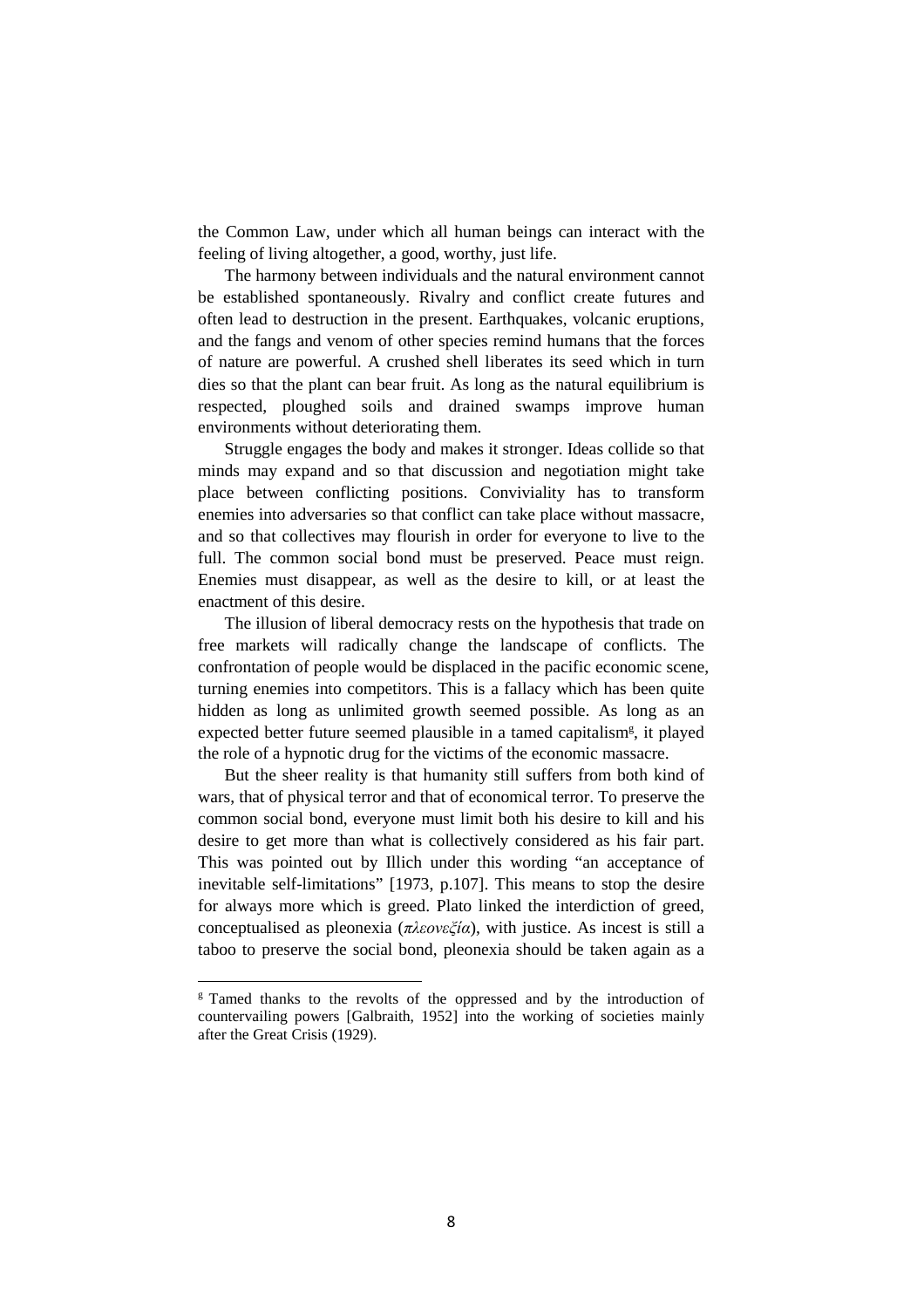taboo [Dufour, 2015], in order to preserve the sustainability of our societies by keeping hubris at bay.

## **4. As a conclusion**

To be sure, it is a herculean task to try to have our societies, to have the whole humanity, working on the basis of these principles.

To a certain extent, a large proportion of humanity is convinced of our common destiny: the international community approved the universal declaration of human rights which is the simplest version of the manifesto's first principle. However its enforcement is still a work in progress.

 As far as the second principle is concerned, the idea that the social bond is preeminent is widespread in the population. But this is not the position of the dominant school of economists, followed by a significant group of social scientists and essayists. Recently, an ever larger proportion of governments, listening to these "experts", have reduced their social policies even if the politicians who head them are not known as adepts of neo-liberal ideas. The dominant thinking among politicians is that of Friedrich Hayek [1988] who wrote that "society" is a term deployed when people "do not quite know what they are talking about." In order to have a society working under the second principle of the Manifesto, democracy should be strong enough to impose the people's will to the present oligarchy.

On the other hand, to get a majority of people understanding and accepting the contents of the last two principles seems to be a very big challenge. As a matter of fact, the search for independence by any individuals is the basis of the deification of freedom, a victory of enlightenment and liberalism against thousands of years of dependence, exploitation, enslavement. To forbid greed, and to make it as a taboo in order to stop the economic massacre of humanity and nature is a terrific move. It is to break into pieces the collective dream of unlimited growth and to replace it by fair sharing of the results of the work of all, which is upsetting the common way to think and to act. Such a move supposes "the shared insight of people that they would be happier if they could *work* together and *care* for each other" [Illich, 1973, p.50].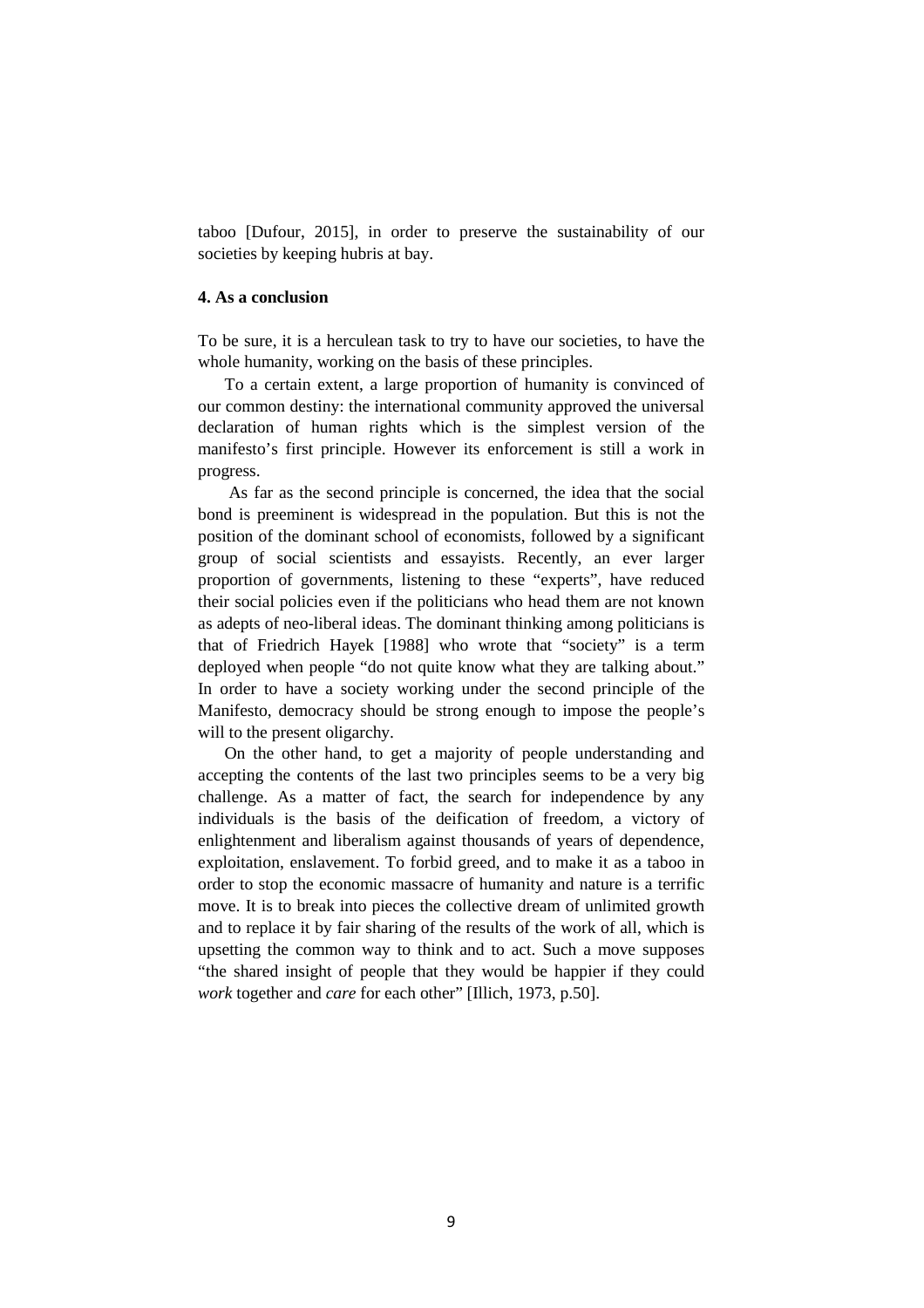To be sure here and there, millions of localised changes are already implemented by perhaps 100 million people – this means around 1.5% of the world population- who do share this insight. They organise at least a small part of their individual and collective life at a micro-level, according to these principles: this is what is done, e.g. by activities which are known as solidarity economy. At the level of societies, of nationstates, there are no such significant moves, in spite of attempts by activists to get some laws limiting the detrimental effects of the megamachine. For instance, unconditional basic income or limitation to the extent of the income scale are still targeted in vain by various political and activist movements in different nation-states.

Nevertheless, who may believe that such a series of small incremental changes, already present at the micro level or that could emerged at a macro-level in some nation-state, would be able to switch us from this world to one which could be based on these four principles? The move we need is radical and a real upheaval is necessary to build such a better and sustainable world, and, doing so, to escape from the looming catastrophes. What could it be? How will it be operated?

Personally, even if I think that along with the intellectual battle of ideas it will be necessary to have a political fight, I share the optimism showed by Illich [1973, p. 103]: "Some fortuitous coincidence will render publicly obvious the structural contradictions between stated purposes and effective results in our major institutions. People will suddenly find obvious what is now evident to only a few: that the organization of the entire economy toward the "better" life has become the major enemy of the *good* life. Like other widely shared insights, this one will have the potential of turning public imagination inside out. Large institutions can quite suddenly lose their respectability, their legitimacy, and their reputation for serving the public good. It happened to the Roman Church in the Reformation, to Royalty in the Revolution. The unthinkable became obvious overnight: that people could and would behead their rulers".

#### **References**

Dufour, D-R. (2015). *Pléonexie. [dict. : "Vouloir posséder toujours plus"]*, Le Bord de l'eau, Lormont.